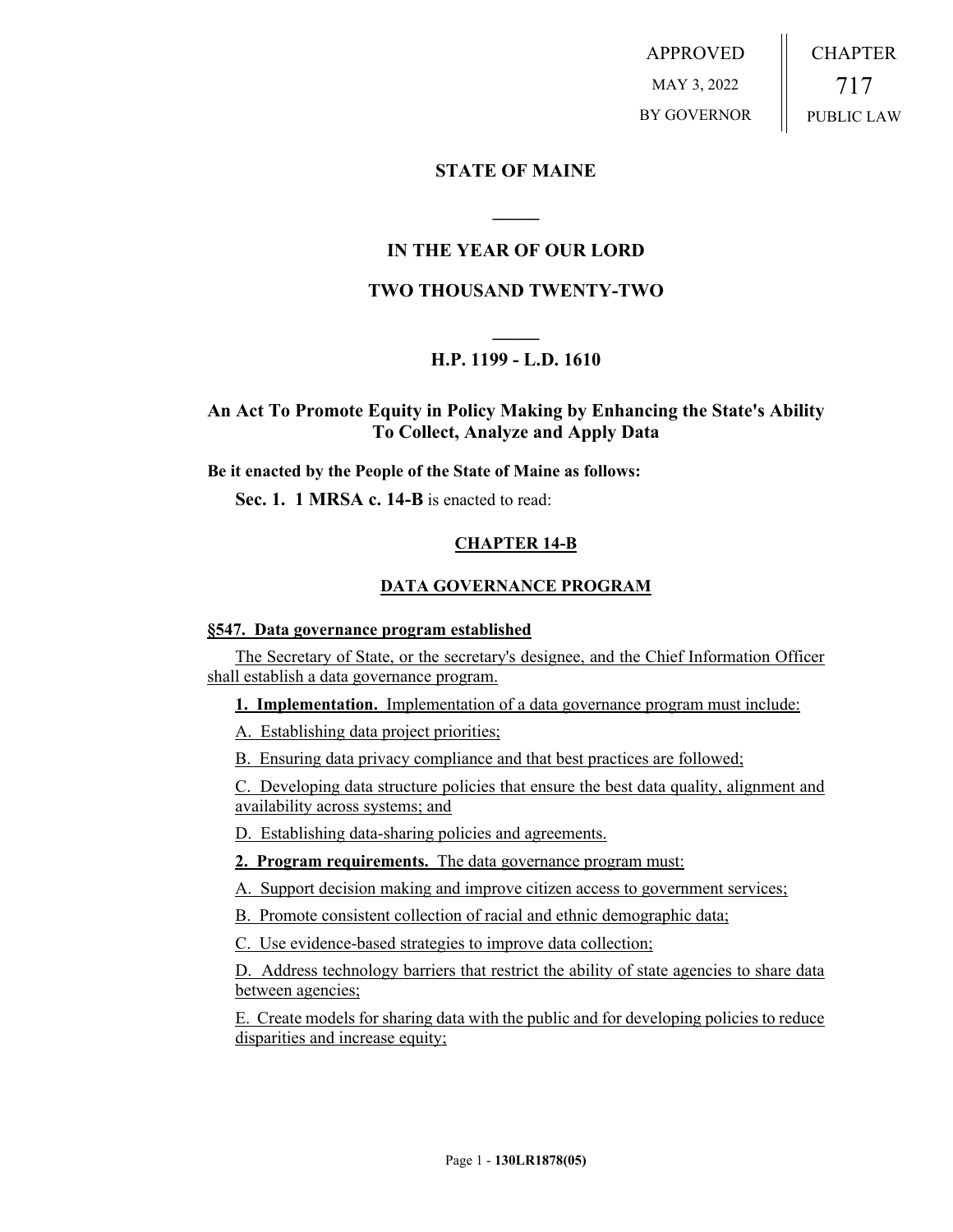F. Include records management capabilities and compliance; and

G. Ensure that data sharing and usage complies with state and federal laws, rules and regulations.

**3. Consultations.** Within 30 days of the effective date of this chapter, and at least quarterly thereafter, the Secretary of State, or the secretary's designee, and the Chief Information Officer shall consult with:

The Permanent Commission on the Status of Racial, Indigenous and Tribal Populations established by Title 5, section 12004-J, subsection 19 to discuss how racial equity will be incorporated in the data governance program as well as in all projects related to the program. The consultation must include discussion of methods for building racial equity considerations into every aspect of the data life cycle, including planning, data collection, data access, algorithms, statistical tools, data analysis, reporting and dissemination; and

B. The State Archivist, or the archivist's designee, regarding the development and implementation of the data governance program and to generate a records management and retention plan and program in compliance with Title 5, section 95-C.

**4. Report.** The Secretary of State, or the secretary's designee, the Chief Information Officer and the Permanent Commission on the Status of Racial, Indigenous and Tribal Populations established by Title 5, section 12004-J, subsection 19 shall jointly report on the status of the program and the consultations under subsection 3 to the joint standing committee of the Legislature having jurisdiction over state and local government matters annually by February 15. The committee may report out a bill based on the report during the legislative session in which the report is received.

**Sec. 2. 5 MRSA §282, 2nd ¶,** as amended by PL 2011, c. 655, Pt. I, §3 and affected by §11, is further amended to read:

The commissioner may employ such other deputies, division heads, assistants and employees as may be necessary, subject to the Civil Service Law. In addition, the commissioner may employ a Director of Compliance to carry out departmental responsibilities related to: Labor relations and labor contract compliance; human rights and affirmative action compliance; and audit guidelines and other 3rd-party compliance requirements. The Director of Compliance serves at the pleasure of the commissioner. In addition, the commissioner may employ an Associate Commissioner for Tax Policy to supervise and direct the tax policy analysis, guidance and communications activities of the Office of Tax Policy within the Bureau of Revenue Services. The Associate Commissioner for Tax Policy serves at the pleasure of the commissioner. In addition, the commissioner may employ a State Economist to provide economic and demographic data and analysis. The State Economist has the authority to hire staff.

**Sec. 3. 5 MRSA §282, sub-§11,** as enacted by PL 2017, c. 284, Pt. GG, §3, is amended to read:

**11. Economic and demographic analyses.** To conduct studies and continuing economic and demographic analyses of the state economy, including economic and demographic forecasting, and collect, collate and analyze all pertinent data and statistics relating to those studies and analyses to assist the Governor, the Legislature and the various state departments in formulating economic goals and, programs and policies to achieve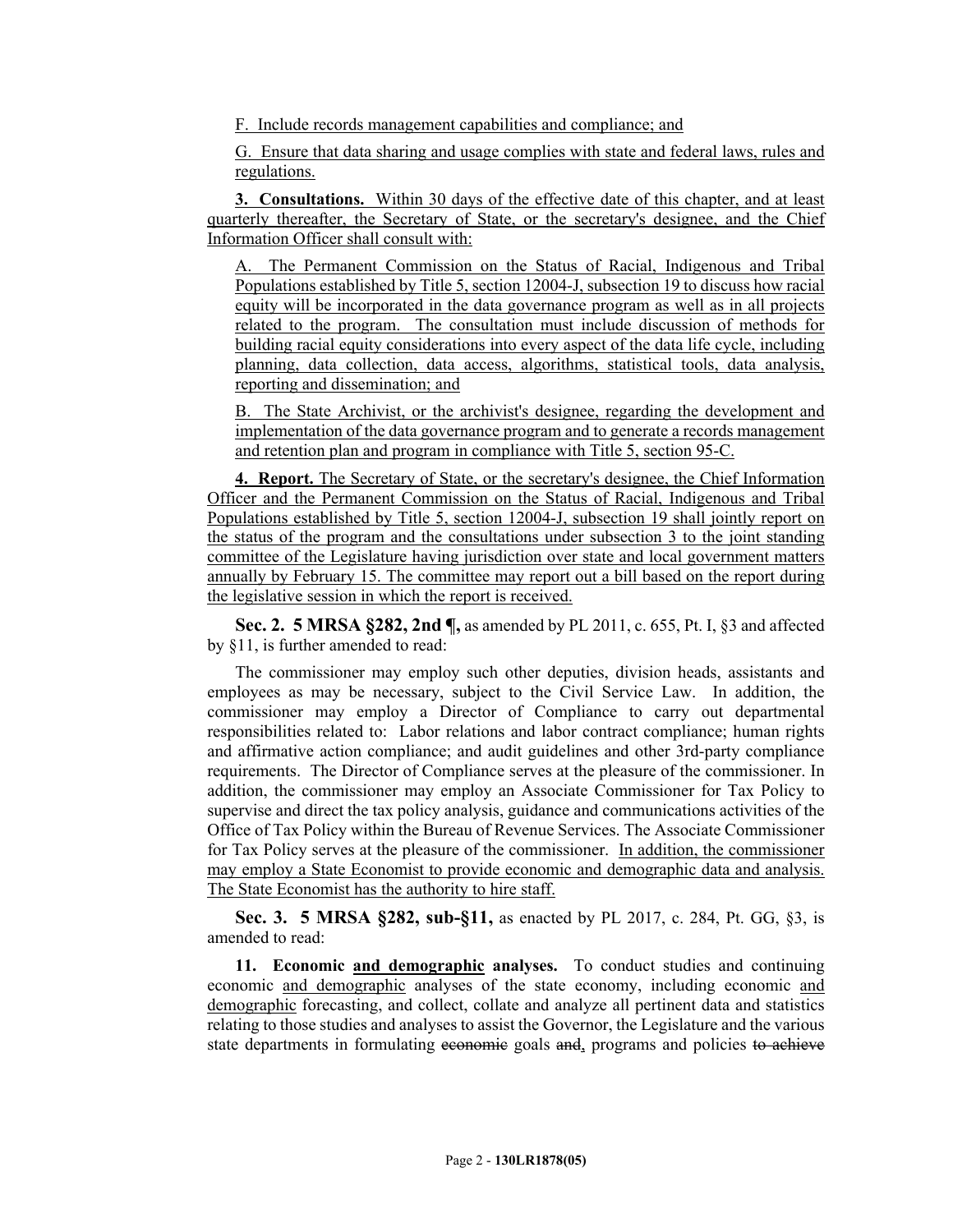those goals. The commissioner shall make these data and statistics available to the Legislature upon request. All state agencies shall cooperate with the commissioner regarding implementation of the provisions of this subsection. In implementing this subsection, the commissioner may use secondary data made available to the commissioner by other state agencies or other organizations.

**Sec. 4. Appropriations and allocations.** The following appropriations and allocations are made.

#### **ADMINISTRATIVE AND FINANCIAL SERVICES, DEPARTMENT OF**

### **Office of the Commissioner - Administrative and Financial Services 0718**

Initiative: Establishes one Public Service Coordinator I position within the Office of the State Economist to conduct demographic analyses and provide the capacity to make data accessible to the public.

| <b>GENERAL FUND</b><br>POSITIONS - LEGISLATIVE COUNT<br><b>Personal Services</b> | 2021-22<br>0.000<br>\$0 | 2022-23<br>1.000<br>\$98,620 |
|----------------------------------------------------------------------------------|-------------------------|------------------------------|
| <b>GENERAL FUND TOTAL</b>                                                        | \$0                     | \$98,620                     |
| <b>ADMINISTRATIVE AND FINANCIAL</b><br><b>SERVICES, DEPARTMENT OF</b>            |                         |                              |
| <b>DEPARTMENT TOTALS</b>                                                         | 2021-22                 | 2022-23                      |
| <b>GENERAL FUND</b>                                                              | \$0                     | \$98,620                     |
| <b>DEPARTMENT TOTAL - ALL FUNDS</b>                                              | \$0                     | \$98,620                     |

#### **SECRETARY OF STATE, DEPARTMENT OF**

#### **Administration - Archives 0050**

Initiative: Establishes one Data Governance Architect position within the Maine State Archives to advance data governance policies and programs including design and implementation of necessary database and system architecture and facilitate accessibility, equity, privacy and security.

| <b>GENERAL FUND</b>                      | 2021-22 | 2022-23   |
|------------------------------------------|---------|-----------|
| POSITIONS - LEGISLATIVE COUNT            | 0.000   | 1.000     |
| Personal Services                        | \$0     | \$118,328 |
| <b>GENERAL FUND TOTAL</b>                | \$0     | \$118,328 |
| <b>SECRETARY OF STATE, DEPARTMENT OF</b> |         |           |
| <b>DEPARTMENT TOTALS</b>                 | 2021-22 | 2022-23   |
| <b>GENERAL FUND</b>                      | \$0     | \$118,328 |